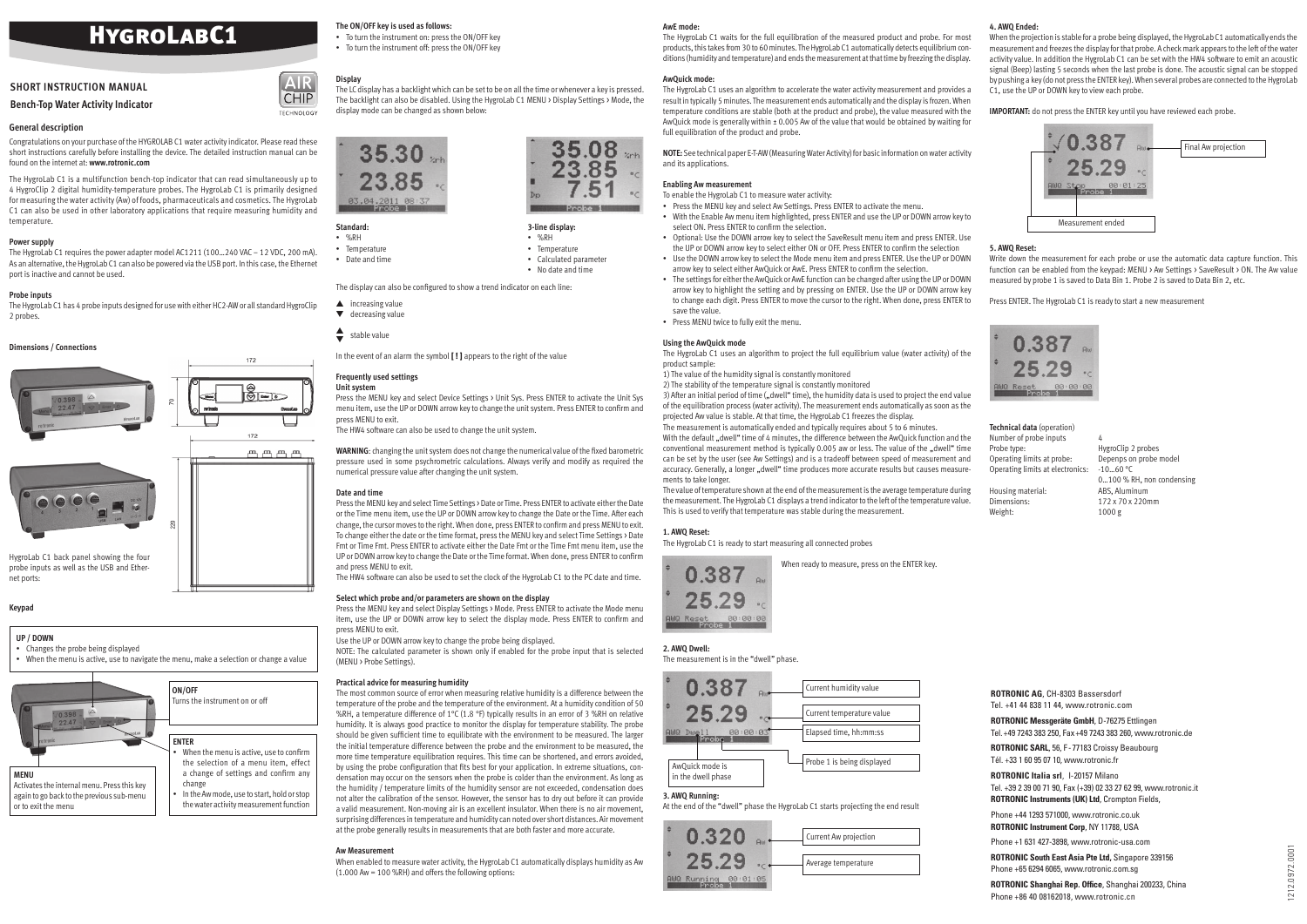## **4. AWQ Ended:**

HygroClip 2 Fühler 0…100 % rF, nicht kondensierend Abmessungen: 172 x 70 x 220mm

Sobald das Endresultat stabil ist wird die Messung beendet und der Endwert im Display (eingefroren) angezeigt. Zudem wird das Endresultat mit einem Hacken bestätig. In der HW4 kann das HygroLab C1 so eingestellt werden, dass beim Erreichen des Endwertes ein akustisches Signal ertönt. Das Signal kann durch drücken einer Taste abgestellt werden. (Nicht die ENTER-Taste drücken). Wenn mit mehreren Fühler gemessen wurde, verwenden Sie die AUF/AB-Taste um den Status der Messungen zu überprüfen oder anzuzeigen.

Drücken Sie nicht ENTER bevor die Messungen beendet wurde.

#### **5. AWQ Reset:**

Notieren Sie sich alle Messresultate oderverwenden Sie die automatische Datenaufzeichnungs-Funktion MENU > AwSettings > SaveResult> ON. DerWertvon Fühler 1 wird im Batch 1 gespeichert, der Wertvon Fühler 2 im Batch 2 usw.

Durch drücken der ENTER-Taste wird das HygroLab C1 für eine neue Messung vorbereitet



- Im MENU > Aw Setting > Enable Aw (OFF), ENTER drücken um mit den AUF/AB-Tasten (ON) auszuwählen, um mit ENTER die Aw-Betriebsart einzuschalten.
- • Unter Verwendung der AUF/AB-Tasten wird das Submenü SaveResults ausgewählt. Nach drücken der ENTER-Taste kann man zwischen Werte speichern (save results: on) und Werte nicht speichern (save results: off) auswählen.
- • Unter Verwendung der AUF/AB-Tasten wird das Submenü Mode ausgewählt > ENTER drücken. Mit den AUF/AB-Tasten die gewünschte Betriebsart AwQuick oder AwE auswählen.

**Technische Daten** Fühlereingänge: 4<br>Fühlertvo: H Temperaturlimits am Fühler: Fühlerabhängig Temperaturlimits der Elektronik: -10…60 °C

Gehäusematerial: ABS, Aluminium Gewicht: 1000 g

#### **Folgende Messarten sind möglich: Standard Wasseraktivitäts-Messung (AwE) Betriebsart:**

In dieser Betriebsart wird gewartet, bis das Messobjekt und der Messfühler die gleiche Temperatur haben, danach wird die Messung gestartet. Sobald der Gleichgewichtszustand (Temperatur und Feuchte) erreichtist,wird die Messung beendet. Dies dauert 30 bis 60 Minuten undwirdmit einem sich nicht verändernden Messwert im Display angezeigt.

## **Beschleunigte Wasseraktivitäts-Messung (AwQuick) Betriebsart:**

Diese Betriebsart beschleunigt dieWasseraktivitätsmessung und liefert Resultate in ca. 5Minuten. Wenn die Temperaturbedingungen bei Produktprobe und Fühler stabil sind, so liegt der berechnete Wert in aller Regel bei ± 0.005 aw bezogen auf den Wert, der bei einer Messung erzielt wird, bei der das vollständige Feuchtegleichgewicht abgewartet wird.

## **Einschalten der Aw-Betriebsart und Auswahl der Messoptionen**

Nachfolgend aufgeführte Einstellungen können je nach Betriebsart mit den AUF/AB-Tasten verändert werden. Um das Menü zu verlassen, drücken Sie 2x die MENU-Taste.

#### **Verwendung der AwQuick Messung**

Das HygroLab C1 verwendet einen Algorithmus, um den Endwert (Wasseraktivität) von einem Produkt oder einer Materialprobe zu berechnen.

Ist das Menü aktiviert wird die ENTER-Taste für die Auswahl der Untermenüs und zur Bestätigung von Änderungen

Im Aw-Mode: starten, halten oder stoppen der Wasseraktivitätsmessung.

- • Temperatur • Datum/Zeit
	-

- • DerFeuchtewert wird ständig überwacht
- • Die Stabilität der Temperatur wird ständig überwacht
- • Nach einer kurzen Wartezeit ("Dwell"-Zeit), wird der gemessene Feuchtewert dazu verwendet um den Endwert zu berechnen (Wasseraktivität). Die Messung stoppt automatisch nach dem der errechnete, projizierte Wert stabil ist. Dies wird durch einen nicht mehr ändernden Wert im Display angezeigt.

WARNUNG: Eine Änderung der Einheit, ändert nicht automatisch den numerischen Wert des fixen barometrischen Drucks (Verwendetin verschiedenen psychometrischen Kalkulationen).Nach einer Änderung der Einheit muss der barometrische Druck immer geändert werden.

Die Messung stoppt automatisch und benötigt 5 bis 6 Minuten. Mit einer eingestellten "Dwell"- Zeit von 4 Minuten, beträgt die Abweichung zwischen der Aw-Quick und der Standardmessung typisch 0.005 aw oderweniger. DieWartezeit ("Dwell"-Zeit) kann vom Anwender selbst eingestellt werden. Dieser Wert ist ein Kompromiss zwischen der Genauigkeit und der Geschwindigkeit der Messung. Generell führt eine längere "Dwell"-Zeitzu einer genaueren und längeren Messung. Die Temperatur welche am Ende angezeigt wird, entspricht dem gemessenen Temperatur-Mittelwert während der Messung. Das HygroLab C1 hat neben der Temperaturanzeige einen Trendindikator. Dieser Indikatorzeigt, ob die Temperatur während der Messung stabil gewesen ist oder nicht.

#### **1. AWQ Reset:**

Das HygroLab C1 ist bereit für die Messung aller angeschlossenen Fühler.



 ENTER drücken um die Messung zu starten

## **2. AWQ Dwell:**

Die Messung ist in der "Dwell"-Phase.

## **3. AWQ Running:**

Am Ende der "Dwell"-Phase zeigt das HygroLab C1 das Endresultat.

## **Desktop Wasseraktivität Anzeigegerät**

## **Allgemeine Beschreibung**

Herzlichen Glückwunsch zum Kauf des HygroLab C1. Sie haben damit ein dem neuesten Stand der Technik entsprechendesGerät erworben. Bitte lesen Sie die Kurzanleitung genau durch, bevor Sie das Gerät installieren. Diese Anleitung beschränkt sich auf die wesentlichen Funktionen des Gerätes weitere Informationen finden Sie auf dem Internet unter: **www.rotronic.com**

Das HygroLab C1 ist ein multifunktionales Anzeigegerätwelches bis zu 4 HygroClip2,Feuchte- und Temperaturfühler auslesen und anzeigen kann. Primär ist das HygroLab C1 für die Darstellung vom Wasseraktivitäts-Wert (Aw) in Lebensmittel, Kosmetika und pharmazeutischen Produkten entwickelt worden. Das HygroLab C1 kann aber auch zur Darstellung von Feuchte- und Temperaturwerten verwendet werden.

## **Spannungsversorgung**

Für die Spannungsversorgung benötigt das HygroLab C1 ein Netzgerät AC1211 (100...240 VAC – 12 VDC, 200 mA). Alternativ kann das Gerät über den USB-Port gespiesen werden. Die Ethernet-Schnittstelle kann dann allerdings nicht mehr benützt werden.

## **Fühler Eingänge**

Das HygroLab C1 hat 4 Fühlereingänge zum Anschluss von HC2-AW Wasseraktivitäts-Messköpfen oder HygroClip2 Fühlern.

## **Dimensionen / Anschlüsse**

# **HYGROLABC1**

## **Kurzbedienungsanleitung**





## **AN/AUS-Schalter**

Der AN/AUS-Schalter wird wie folgt verwendet

- • Um das Messgeräte einzuschalten den AN/AUS-Schalter drücken
- • Um das Messgeräte auszuschalten den AN/AUS-Schalter drücken

## **Display / Anzeigemodus**

**CHIP TECHNOLOGY**  Das LC-Display hat eine Hintergrundbeleuchtung welche so eingestellt werden kann, dass diese entweder immer an, immer aus oder durch drücken einer Taste kurzzeitig aktiviert ist. Die Einstellungen erfolgen im HygroLab C1 MENU > Display Settings > Mode. Im selben Menü kann der Anzeigemodus eingestellt werden.





## **Tastatur**

- **AUF/AB**
- • Wechselt den angezeigten Fühler im Display.
- Ist das Menü aktiviert, werden die Pfeile für die Navigation, zur Änderung von Parametern und Werten verwendet.

verwendet.



## **MENU**

Aktiviert das interne Menü. Durch nochmaliges drücken gelangt man ins nächst höhere Menü/verlässt das Menü.

### **Standard:**

| $\%$ rr |  |
|---------|--|
|         |  |





- • Temperatur • Berechneter Wert
- 

Im Display können zusätzlich die Mess-End-Indikatoren für jeden Wert angezeigt werden:

Bei einem Alarm wird das Symbol [ ! ] im rechten Displayrand angezeigt.

#### **Häufig benutzte Einstellungen Einheiten**

Unter MENU > Device Settings > Unit System (ENTER drücken) kann mit Hilfe der AUF/AB-Pfeile die Einheit (Metrisch/Englisch) ausgewählt werden. Durch drücken der ENTER-Taste wird die Auswahl übernommen. Dies kann auch mit Hilfe der HW4-Software bewerkstelligt werden.

## **Datum und Zeit**

Unter MENU > Time Settings > Date or Time wird durch die ENTER-Taste entweder die Zeit oder das Datum ausgewählt. Mit den AUF/AB-Tasten werden die Werte geändert und mit ENTER bestätigt. Nach jeder Änderung, bewegt sich der Cursor nach rechts. Das Datum/Zeit Anzeigeformat kann unter Time Settings > Date Fmt. oder Time Fmt. geändert werden. Ebenfalls kann die HW4 zur Änderung der Datum und Zeiteinstellungen verwendet werden.

#### **Anzeigemodus: Auswahl der Anzeigewerte/Fühler im Display**

Unter MENU > Display Settings > Mode ENTER kann mit Hilfe der AUF/AB-Tasten zwischen 2 Anzeigemodus (H+T = 2 Linien und H+T+Calc = 3 Linien) ausgewählt, und mit ENTER bestätigt werden. Hinweis: Der kalkulierte Wert "Calc" wird nur dann angezeigt, wenn der kalkulierte Wert unter MENU > Probe Settings auch aktiviert wurde.

- ▲ Steigender Wert (Endwert ist noch nicht erreicht)
- ▼ Sinkender Wert (Endwert ist noch nicht erreicht)
- Konstanter Wert (Endwert ist erreicht) ▲ ▼

## **Praktische Tipps zur Messung von Feuchte**

Da die Feuchte temperaturabhängig ist, ist es wichtig dass die Temperatur von der Umgebung mit der Temperatur am Fühler übereinstimmt. Bei einer Umgebungsfeuchte von 50 %rF, wirkt sich eine Temperaturdifferenz von 1°C mit einem Fehler von 3 %rF aus. Bevor der Messwert abgelesen wird, sollte das Messgerät einige Zeit der zu messenden Umgebungstemperatur angepasst werden. Umso höher die Temperaturdifferenz zwischen Umgebung und dem Sensor ist, umso länger muss das Messgerät der neuen Umgebung angepasst werden. Diese Zeit kann verkürzt werden, wenn ein für die Applikation optimaler Fühler eingesetzt wird. Ist der Sensor kälter als die Umgebungstemperatur kann es vorkommen, dass sich auf dem Sensor Kondensation bildet. Werden die Temperatur- und Feuchte-Limits nicht überschritten, hat dies keinen Einfluss auf die Kalibration des Sensors. Jedenfalls muss der Sensor trocknen bevor weitere Messungen gemacht werden. Stehende Luft ist ein perfekter Isolator. Wenn keine Luftbewegung vorherrscht, können extreme Temperatur- und Feuchtesprünge in einer kurzen Distanz angezeigt werden. Achten Sie daher darauf, dass der Sensor mit Luft umströmt wird, dies stellt sicher, dass die Messung genau und schnell ist.

## **Aw-Betriebsart**

Diese spezielle Funktion ist im HygroLab C1 integriert und wird nur zusammen mit dem digitalen HC2-AW Messkopf zur Messung von Wasseraktivität (Aw) verwendet. Sobald das Messgerät auf Wasseraktivität umgestellt wird, zeigt das Display automatisch die Feuchte als Aw an (1.000 Aw = 100 %rF).



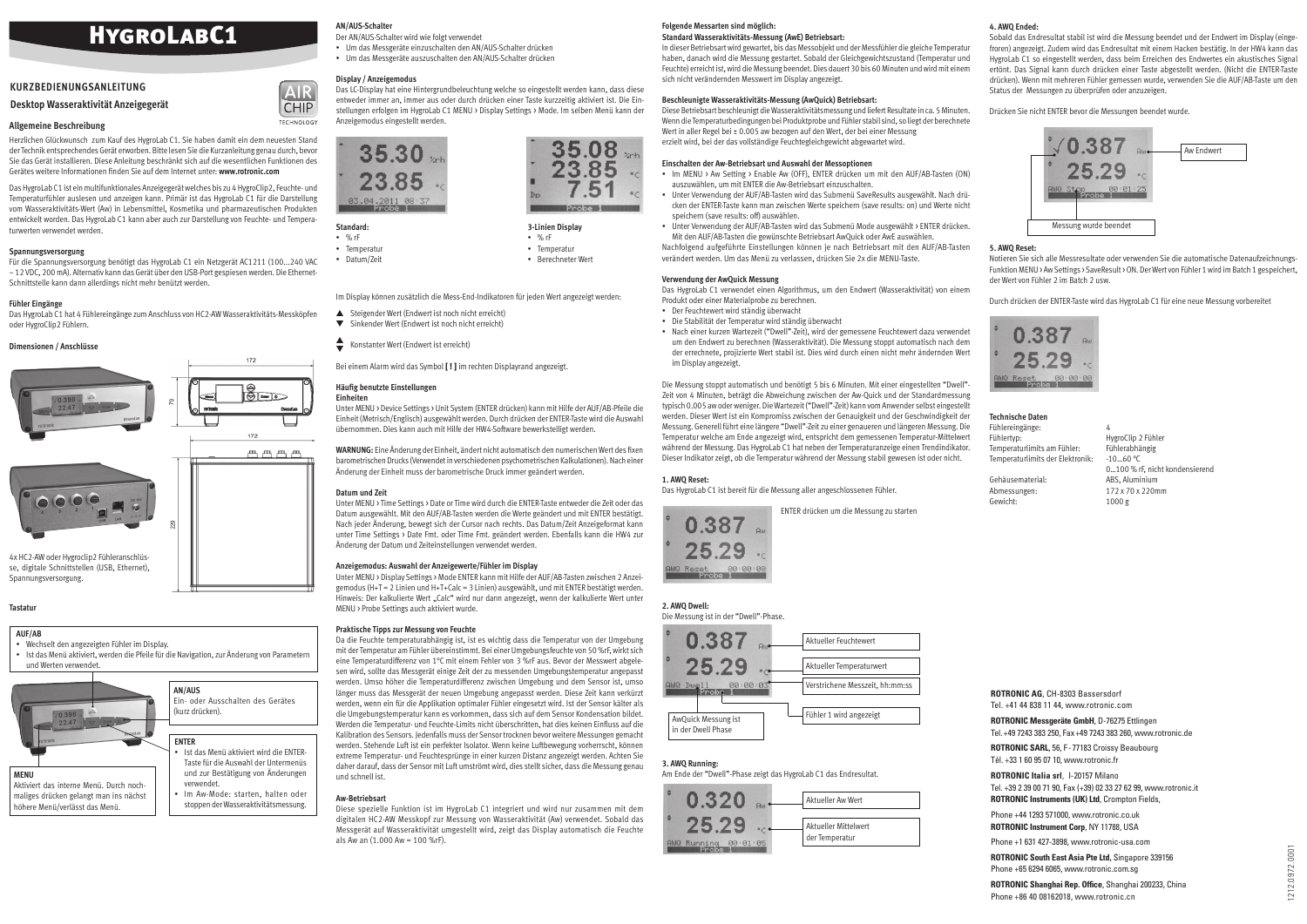Notez tous les résultats des mesures ou utilisez la fonction d'enregistrement automatique MENU > Aw Settings > SaveResult > ON. La valeur du capteur 1 est enregistrée dans Batch 1, celle du capteur 2 dans Btch 2, etc.

Entrées capteur: Type de capteur: capteur HygroClip 2 Limite de température au capteur: selon le capteur Limite de température de l'électronique: -10…60 °C

Matériau du boîtier: ABS, aluminium Dimensions: 172 x 70 x 220 mm Poids: 1000 g

Dès que le résultat définitif est stable, la mesure est arrêtée et la valeur définitive est affichée (fixe) sur l'écran. Le résultat final est de plus indiqué par la valeur cochée. L'HygroLab C1 peut être paramétré par HW4 de façon à ce qu'une alarme acoustique soit déclenchée lorsque la valeur définitive est atteinte. Cette alarme peut être interrompue en appuyant sur une touche (sauf la touche ENTER). Utilisez les touches Haut/Bas pour contrôler ou afficher l'état des mesures lorsque celles-ci sont effectuées par plusieurs capteurs.

Ne pressez pas la touche ENTER avant la fin des mesures.

## **5. Réinitialisation de la mesure AWQ (Reset):**

L'HygroLab C1 est préparée pour une nouvelle mesure en appuyant sur la touche ENTER



## **Caractéristiques techniques**

L'HygroLab C1 utilise un algorithme pour calculer la valeur définitive (activité de l'eau) d'un produit ou d'un échantillon de matériau.

- La valeur d'humidité est contrôlée en continu
- La stabilité de la température est contrôlée en continu
- • Après un bref temps d'attente (dwell time), la valeur d'humidité mesurée est utilisée pour calculer la valeur définitive (activité de l'eau).La mesure est arrêtée automatiquement lorsque la valeur calculée est stable. Ceci est indiqué par une valeur persistante sur l'affichage.

0…100 %HR, sans condensation

## **Les modes de fonctionnement suivants sont possibles: Mode standard de mesure de l'activité de l'eau (AwE)**

Ce mode de fonctionnement attend l'égalisation de la température de l'objet à mesurer et du capteur avant de déclencher la mesure. Dès que l'état d'équilibre (température et humidité) est atteint, la mesure est interrompue. Ce processus dure de 30 à 60 minutes et est indiqué par une valeur fixe sur l'affichage.

## **Mode de mesure accélérée de l'activité de l'eau (AwQuick)**

Ce mode de fonctionnement accélère la mesure de l'activité de l'eau et fournit des résultats en 5 minutes environ. Lorsque les conditions de température de l'échantillon et du capteur sont stables, la valeur calculée est en règle générale de ± 0,005 aw par rapport à la valeur de mesure obtenue après attente de l'équilibre d'humidité définitif.

## **Enclenchement du mode Aw et choix des options de mesure**

- • Presser MENU/ Aw-Mode > Enable (OFF), ENTER et sélectionner le mode de fonctionnement Aw avecles touches HAUT/BAS (ON) puis confirmer avecla touche ENTER.
- • Sélectionner le sous-menu SaveResults à l'aide des touches HAUT/BAS. Après avoir pressé la touche ENTER, il est possible de choisir entre enregistrer les valeurs (save results: on), ne pas les enregistrer (save results: off),.
- • Sélectionner le sous-menu Mode à l'aide des touches HAUT/BAS et presser ENTER. Choisissez entre les modes de fonctionnement AwQuick ou AwE avecles touches HAUT/BAS.

Les réglages suivants peuvent être modifiés selon le mode de fonctionnement par les touches HAUT/BAS. Pour quitter le menu, pressez par deux fois la touche MENU.

## **Utilisation du mode de mesure AwQuick**

Lorsque le menu est activé, la touche ENTER est utilisée pour sélectionner les sous-menus et pour confirmer les changements de paramètres. En mode Aw: démarrer, arrêter ou stopper la mesure de l'activité de l'eau.

• Température • Date/Heure

> La mesure est arrêtée automatiquement et nécessite 5 à 6 minutes. Avec un temps d'attente réglé sur 4 minutes, l'écart de mesure entre les modes AW-Quick et standard est typiquement de 0,005 aw ou moins. Le temps d'attente (dwell time) peut être réglé par l'utilisateur. Cette valeur représente un compromis entre la précision et la rapidité de la mesure. Un temps d'attente prolongé conduit généralement à une mesure plus précise et plus longue.La valeur de température affichée en fin de mesure correspond à la valeur moyenne de la température pendant la mesure.L'HygroLab C1 possède un indicateur de tendance en plus de l'affichage de la température. Cetindicateur permet de savoir si la température est restée stable ou non pendant la mesure.

L'humidité dépend de la température, il est doncimportant que la température au capteur soit la même que celle de l'environnement. Avec une humidité de l'environnement de 50 %HR, une différence de température d'1 °C produit une erreur de 3 %HR. Une certaine durée d'adaptation de la température de l'appareil à celle de l'environnement est nécessaire avant de pouvoir lire la mesure. Plus la différence de température entre l'environnement et l'appareil de mesure est importante plus cette durée d'adaptation doit être prolongée. Toutefois, cette durée peut être réduite en utilisant pour chaque application le capteur optimal. De la condensation peut se former à la surface de l'élément sensible si celui-ci est plus froid que la température ambiante. Ceci n'a pas d'influence sur l'étalonnage de l'élément sensible si les limites de température et d'humidité ne sont pas dépassées. Toutefois, l'élément sensible doit être séché avant d'effectuer d'autres mesures. L'air stagnant est un parfait isolant. Des écarts extrêmes de température et d'humidité peuvent être enregistrés sous des durées très courtes lorsque la circulation d'air est inexistante. Veillez donc à ce que l'élément sensible soit correctement ventilé pour obtenir des mesures précises et rapides.

## **1. Réinitialisation de la mesure AWQ (Reset):**

L'HygroLab C1 est prêt pour la mesure de tous les capteurs reliés.





**2. Temporisation AWQ (Dwell):**

La mesure est en phase d'attente (Dwell)

## **3. Mesure AWQ en cours (Running):**

À la fin de la phase d'attente, l'HygroLab C1 affiche les résultats définitifs.

## **Appareil de table pour l'affichage de l'activité de l'eau**

## **Généralités**

Tous nos remerciements pour l'achat de votre nouvel HygroLab. Vous avez fait l'acquisition d'un appareil doté de la technologie la plus récente. Veuillez lire attentivement ce manuel abrégé avant d'installer l'appareil. Ce manuel ne décrit que les fonctions principales de l'appareil, vous trouverez d'autres informations par Internet sur www.rotronic.com

- L'écran peut de plus afficher les indicateurs de fin de mesure pour chaque valeur:
- ▲ Valeurcroissante (valeur définitive non atteinte)
- ▼ Valeur décroissante (valeur définitive non atteinte)
- Valeur constante (valeur définitive atteinte) ▲ ▼

Lorsqu'une alarme est déclenchée, le symbole [!] est affiché sur le côté droit de l'écran.

L'HygroLab C1 est un appareil d'affichage multifonctionnel qui permet de sélectionner et d'afficher les valeurs de jusqu'à 4 capteurs d'humidité et de température HygroClip2. L'HygroLab C1 est principalement conçu pour l'affichage de l'activité de l'eau (Aw) dans les produits alimentaires, cosmétiques et pharmaceutiques. L'HygroLab C1 peut toutefois également être utilisé pour l'affichage des valeurs d'humidité et de température.

## **Tension d'alimentation**

L'HygroLab C1 nécessite l'adaptateur secteur AC1211 comme source de tension d'alimentation (100...240 VCA – 12 VCC, 200 mA).L'appareil peut aussi être alimenté par un port USB. Dans ce cas, l'interface Ethernet ne peut plus être utilisée.

## **Entrées pour capteurs**

L'HygroLab C1 possède 4 entrées pour le raccordement de stations numériques de mesure de l'activité de l'eau HC2-AW ou de capteurs HygroClip2.

## **Dimensions / Raccordements**

# Commutateur on/off Commutateur on/off est utilisé de la manière suivante<br>
4. Mesure AWQ terminée (Ended):<br>
4. Annual L'interrupteur «on/off» est utilisé de la manière suivante<br>
4. Annual L'interrupteur «on/off» pour allume

## **Mode d'emploi abrégé**









## **Commutateur on/off**

L'interrupteur «on/off» est utilisé de la manière suivante

- • Appuyez sur «on/off» pour allumer l'appareil de mesure
- • Appuyez sur «on/off» pour éteindre l'appareil de mesure

## **Affichage / Mode d'affichage**

Le dispositif de rétroéclairage de l'affichage LCpeut être paramétré de façon à être toujours allumé, toujours éteint ou être brièvement activé sur pression d'une touche. Les réglages sont effectués sur l'HygroLab C1 MENU > Display Settings > Mode. Le mode d'affichage peut être sélectionné par le même menu.





## **Clavier**

**Haut / Bas** 

- • Change le capteur affiché sur l'écran.
- • Lorsque le menu est activé, les flèches sont utilisées pour la navigation et pour changer les paramètres et les valeurs.



## **MENU**

Active lemenu interne. Pressions répétées pour naviguer dans les menus d'un même niveau ou quitter le menu actuel.

Mise en marche/extinction de l'appareil (brève pression).

## **Standard:**

**CHIP TECHNOLOGY** 

 $\bullet$  % HR

**Affichage sur 3 lignes**

 $\cdot$  % HR • Température • Valeur calculée

#### **Paramètres fréquemment utilisés Unités**

Le menu Device Settings > Units System (appuyer sur ENTER) permet de sélectionner les unités (métrique/anglaise) à l'aide des touches Haut/Bas. Le choix est confirmé en appuyant sur la touche ENTER. Ceci peut également être effectué avecle logiciel HW4.

**ATTENTION:** un changement d'unité ne se répercute pas automatiquement sur la valeur fixe de la pression barométrique (utilisée dans différents calculs psychrométriques).La valeur de pression barométrique doit toujours être accordée après un changement d'unité.

## **Date et heure**

Le menu Time Settings > Date or Time permet de sélectionner l'heure ou la date en appuyant sur la touche ENTER.Les valeurs sont accordées à l'aide des touches Haut/Bas et sontconfirmées en appuyant sur la touche ENTER. Le curseur se déplace sur la droite après chaque changement. Le format de l'affichage de la date/heure peut être changé par les menus Time Settings > Date Fmt. ou Time Fmt.Le logiciel HW4 peut également être utilisé pour le réglage de la date et de l'heure.

## **Mode d'affichage: sélection de la valeur d'affichage/du capteur sur l'écran**

Le menu > Display Settings > Mode ENTER permet de basculer entre 2 modes d'affichage à l'aide des touches Haut/Bas (H+T = 2 lignes et H+T+Calc = 3 lignes), appuyez sur ENTER pourconfirmer. Remarque: la valeur calculée «calc» n'est affichée que si celle-ci est également activée sous MENU > Probe Settings.

## **Conseils pratiques pour la mesure de l'humidité**

## **Mode de fonctionnement Aw**

Cette fonction spéciale, intégrée au modèle HygroLab C1 est utilisable uniquement en combinaison avecla station numérique de mesure HC2-AW pour l'activité de l'eau (Aw).L'affichage indique automatiquement l'humidité en AW (1.000 aw = 100 %HR) dès que l'appareil est basculé en mode d'activité de l'eau.